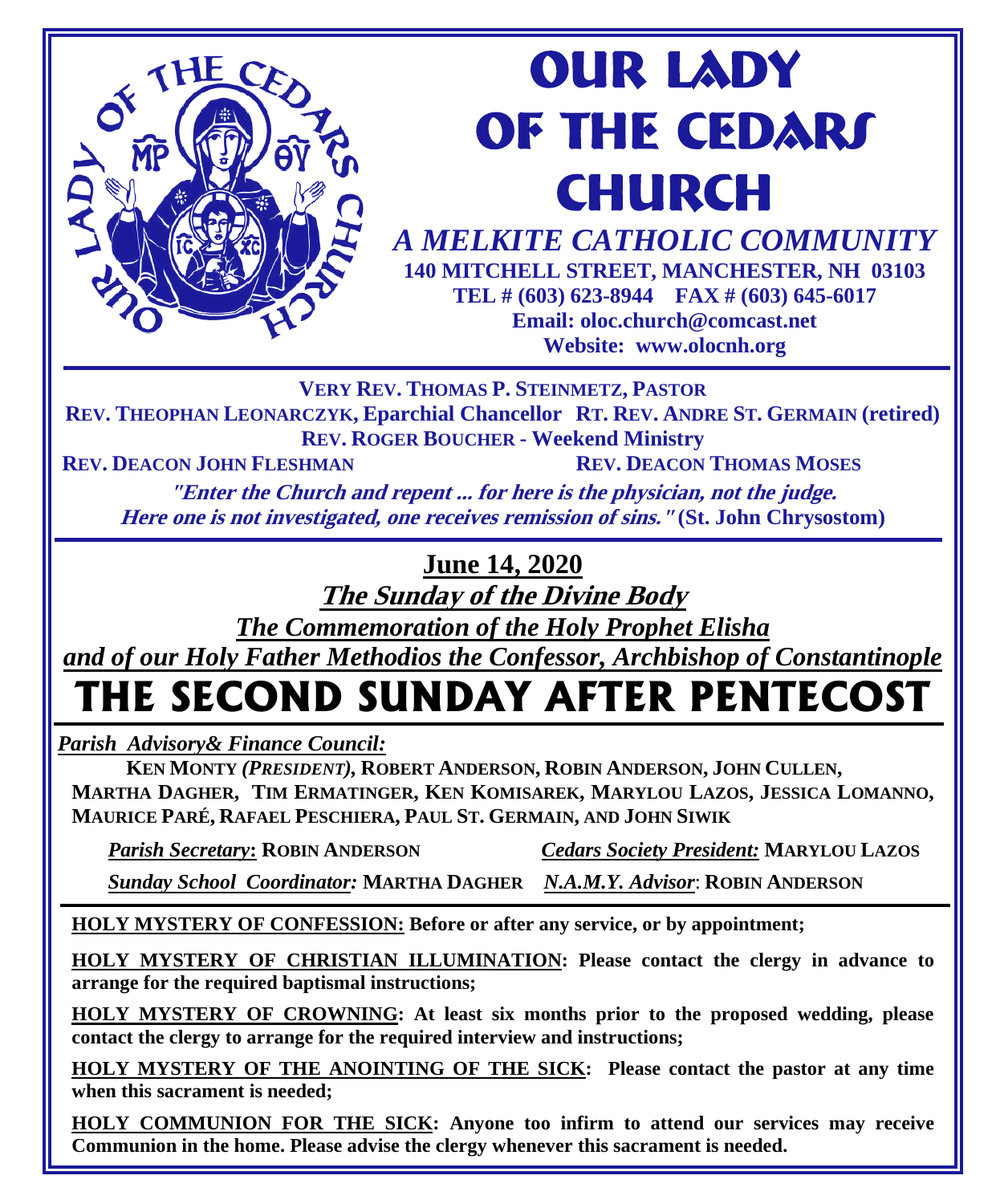# **THE ORDER OF TODAY'S LITURGY**

### **The Troparion of the Resurrection** *(1st Tone)* **Page 51**

### **The Torparion of The Divine Body** *(1st Tone):*

Christ, having loved His own and loved them until the end, gave them His Body and His Blood as food and drink. Wherefore, let us offer Them our adoration and say with fear: "Glory to Your Presence, O Christ, glory to Your compassion, glory to Your condescension, O You who alone are the Lover of mankind."

## **The Troparion of the Dormition of the Theotokos** *(1st Tone):* **Page 16**

### **Kondakion of The Divine Body (***2nd Tone):*

O Christ, do not turn Your face away from me, when I partake of the Bread which is Your Body, and of the Wine which is Your Blood. O Lord, let sharing in the august Mysteries be not for my judgment or condemnation, but for my eternal and everlasting life.

### *THE PROKIMENON:* **MAY YOUR KINDNESS, O LORD, BE UPON US, FOR WE HAVE HOPED IN YOU!**

*Exult, you just, in the Lord; praise from the upright is fitting!*

**Today's Readings: Romans 2: 10-16 and Matthew 4:18-23**

# **LITURGY INTENTIONS**

**Saturday, (June 13) 4:30 PM:**

**For the repose of Charles Nassoura (38th), Barbara Spencer (18th),**  Russell Pond (4<sup>th</sup>), Ferris Ebol (40<sup>th</sup>), James Holt (15<sup>th</sup>), Honnie Coriaty (41<sup>st</sup>), William Paquette (26<sup>th</sup>), John George (16<sup>th</sup>), Bernadette Ganem (6<sup>th</sup>), and Rachel George (26<sup>th</sup>)



**Sunday (June 14) 10:30 AM**

**For the repose of the Most Rev. Justin Najmy (52 Anniversary), the first bishop for the Melkites in America**

**Next Saturday (June 20) 4:30 PM:** For the repose of Mary Batal (59<sup>th</sup>), Emile Ashooh Sr. (34<sup>th</sup>), William Zeady (60<sup>th</sup>), and Francis Kheriaty (15<sup>th</sup>)

**Next Sunday (June 21) 10:30 AM For the health and salvation of the members of our parish that are graduating High School and College**

For the repose of the Millie Ashooh (10<sup>th</sup> Anniversary) by her family

**Livestreamed Services:** Sunday beginning at 9:45 AM, Friday at 7:00 PM. They can be found at<https://www.facebook.com/OurLadyoftheCedars/> or [https://www.facebook.com/OurLadyoftheCedars/live/.](https://www.facebook.com/OurLadyoftheCedars/live/)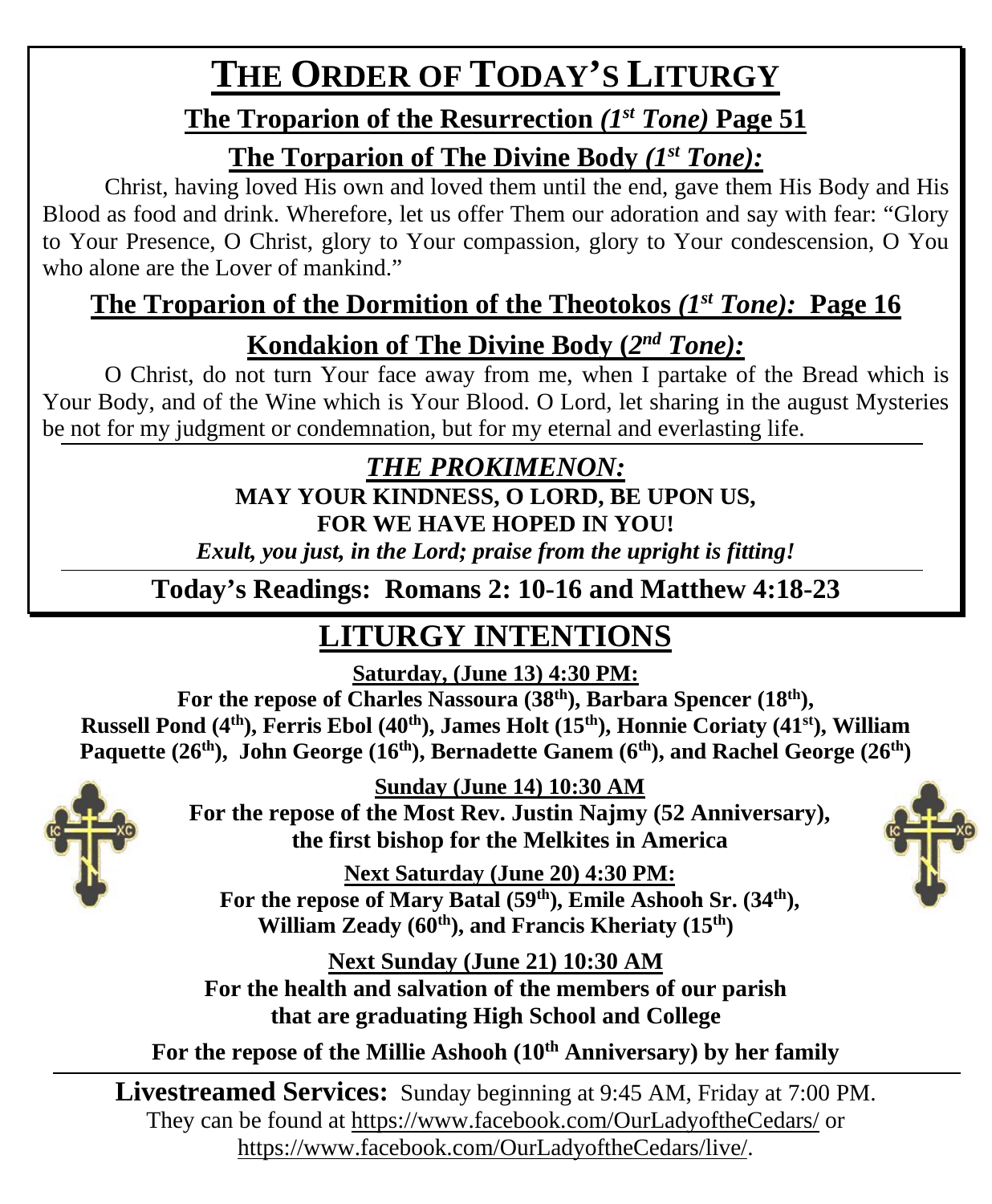# **The Sunday of the Divine Body**

The observance of this feast, which began last Thursday, continues for eight days; so we continue to celebrate it on this Sunday. This feast commemorates the Passion and Death of the Lord Jesus and the great gift of the Savior Himself in the Holy Eucharist.

Each celebration of the Divine Liturgy makes present to us the great life-giving sacrifice of Christ, as the Body and Blood of the Lord are offered to the Father by Christ, by the priest, and by the faithful in attendance.



# **Vocation View**

Christ and Paul are calling us to check our focus on life: what is really central, what is really important, what is merely peripheral. The answer is clear: we are people loved and saved by God, living in communion with Him and one another in His Kingdom, already begun among us. Everything else must be put in order and perspective after and around that fact. Our priests are to constantly call us to "be attentive" to that reality in our lives and world. Pray that God stir up many vocations to the priesthood who will generously respond and serve us in that ministry.

**Mahrajan 2020 News:** After a meeting of Parish Council and Mahrajan committee members we have decided to tentatively go forward with The Mahrajan on August 14, 15, 16. We anticipate having to make limitations and adjustments based what the current conditions with the coronavirus may be at that time. **For now, though, we need your help: We will be preparing date fingers on Wednesday at 6:30 in the hall, and need helpers. According to Health Department standards, those preparing food must be wearing masks.**



**Do you know someone in the parish that is graduating from high school or college?** Coronavirus may have cancelled their graduation ceremonies, but we can still honor them in our church family! Let Fr. Tom know who they are, so that we can congratulate them and pray for them at the Divine Liturgy next Sunday!

**Last weekend's Attendance: About 90 Collection: \$2,325.86** *The average Sunday envelope donation: \$63.* **35** *The balance on our mortgage is: \$52,653.* **13**

|               |          | <b>SERVICES FOR THE WEEK</b>                     |
|---------------|----------|--------------------------------------------------|
| Fri., June 19 | 7:00 PM  | Divine Liturgy-Feast of the Holy Apostle Jude    |
| Sat., June 20 | 4:30 PM  | Divine Liturgy: The Third Sunday After Pentecost |
| Sun., June 21 | 9:45 AM  | <b>Sunday Orthros</b>                            |
| Sun., June 21 | 10:30 AM | Divine Liturgy: The Third Sunday After Pentecost |
|               |          |                                                  |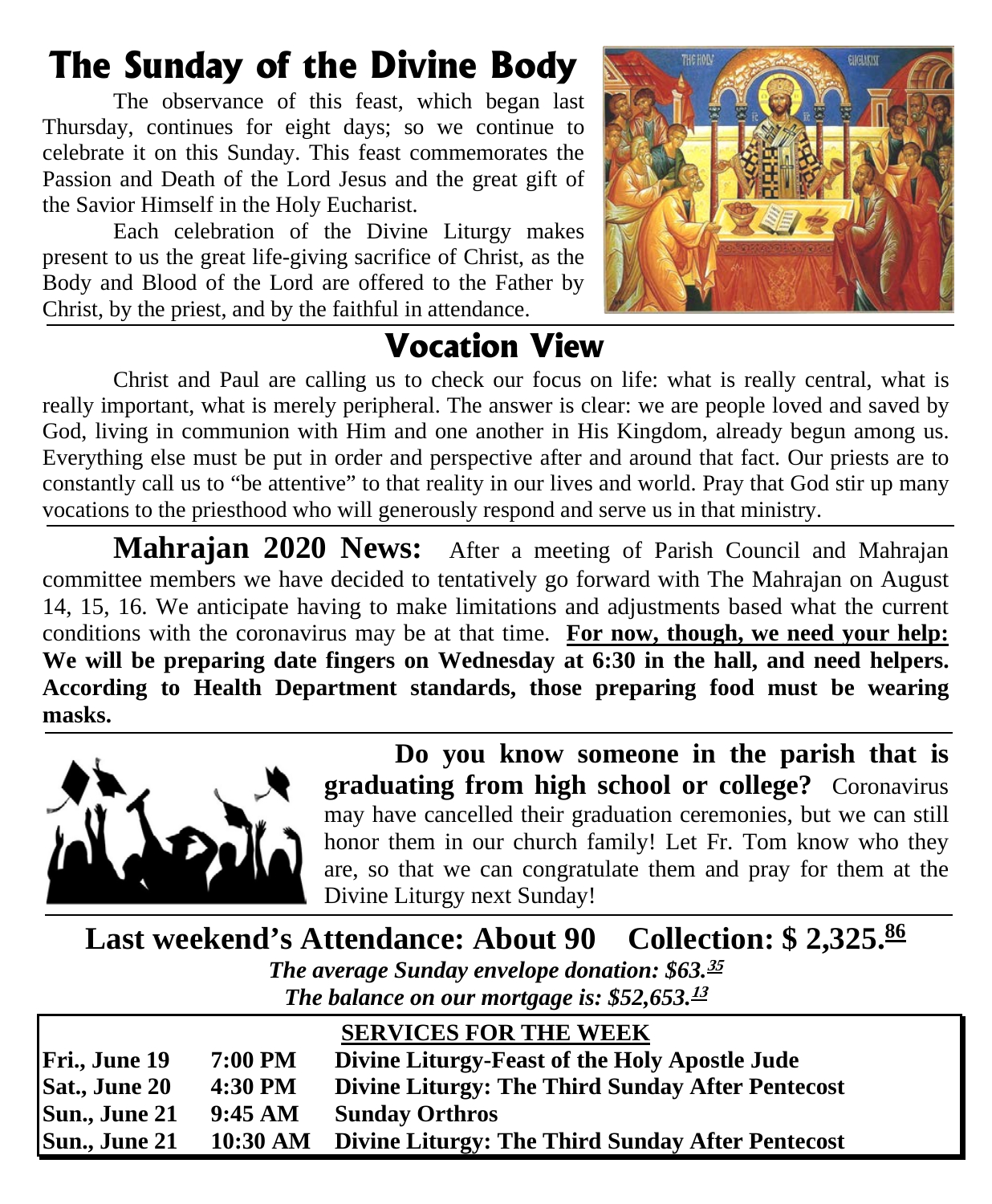## **Our Lady of the Cedars Church On-Line Bible Study**

*With Deacon Thomas Moses*

**Date:** Every Thursday Evening through August 13, 2020 **Time:** 7:00 pm-7:30 pm **Location:** Zoom Conference Room **Join Zoom Meeting:** <https://us02web.zoom.us/j/6033684154> **Meeting ID:** 603 368 4154 **Password:** 354554

**Topic:** Each Thursday evening, during the summer months, we will look at the Epistle reading for the coming Sunday together. The Bible study will be both informative and devotional. Please bring a journal or notebook and a Bible.



# **The Fast of The Apostles begins on Friday**

 Traditionally in the Byzantine tradition, this fast begins on the Monday following All Saints Sunday and extends until the celebration of the feast of the Sts Peter and Paul on June 29th. For the Melkites, however, the Synod and Patriarch have assigned June  $19<sup>th</sup>$  as the date to begin this fast.

Having rejoiced for fifty days following the [Resurrection of Jesus Christ,](http://en.wikipedia.org/wiki/Resurrection_of_Jesus_Christ) the [Apostles](http://en.wikipedia.org/wiki/The_Twelve_Apostles/Disciples) began to prepare for their departure from [Jerusalem](http://en.wikipedia.org/wiki/Early_centers_of_Christianity#Jerusalem) to spread Christ's message. According to [Sacred Tradition,](http://en.wikipedia.org/wiki/Sacred_Tradition) the Apostles had a period of

prayer and fasting as part of their preparation for their [missionary](http://en.wikipedia.org/wiki/Missionary) undertakings.

The tradition of the Fast has existed at least since [Pope Leo I](http://en.wikipedia.org/wiki/Pope_Leo_I) (461 AD), as is evidenced by his homilies, though it has subsequently been forgotten in the West. The Fast is thought to have been instituted out of thanksgiving to God for the witness of the apostles of Christ. The Apostle's Fast has been kept to this day as an expression of unity with the apostles' mission and their endurance of persecution, and also as a means to strengthen us for our own missionary endeavors.

The Apostles' Fast is not as severe as [Great Lent,](http://en.wikipedia.org/wiki/Great_Lent) but entails [fasting](http://en.wikipedia.org/wiki/Eastern_Orthodoxy#Fasting) from [meat,](http://en.wikipedia.org/wiki/Red_meat) [poultry,](http://en.wikipedia.org/wiki/Poultry) eggs, [dairy products,](http://en.wikipedia.org/wiki/Dairy) fish, oil, and wine. Fish, wine and oil are allowed on Saturdays and Sundays, and oil and wine are allowed on Tuesdays and Thursdays. As with the other fasts of the church year these suggestions are offered not as rules but as serious spiritual guidelines for the life of the faithful, and may be adapted according to need and situation and are not mandatory or binding.

During this fast, as we remember the sufferings endured by the Apostles, let us also remember that the Churches established by the Apostles in the Middle East are suffering once more. Christians in Egypt, Iran, Iraq, Israel, Syria and elsewhere in Asia and Africa are enduring renewed assaults from Islamic fundamentalists and other extremist groups, as well as from the Communist regimes in the Far East. Persecution of Christians in Afghanistan, Algeria, Azerbaijan, China, India, Indonesia, Libya, Nigeria, North Korea, Mali, Pakistan, the Philippines, Sudan, Tanzania and Turkey is reported almost daily. This Fast is a particularly appropriate time to pray for our suffering brethren in these countries.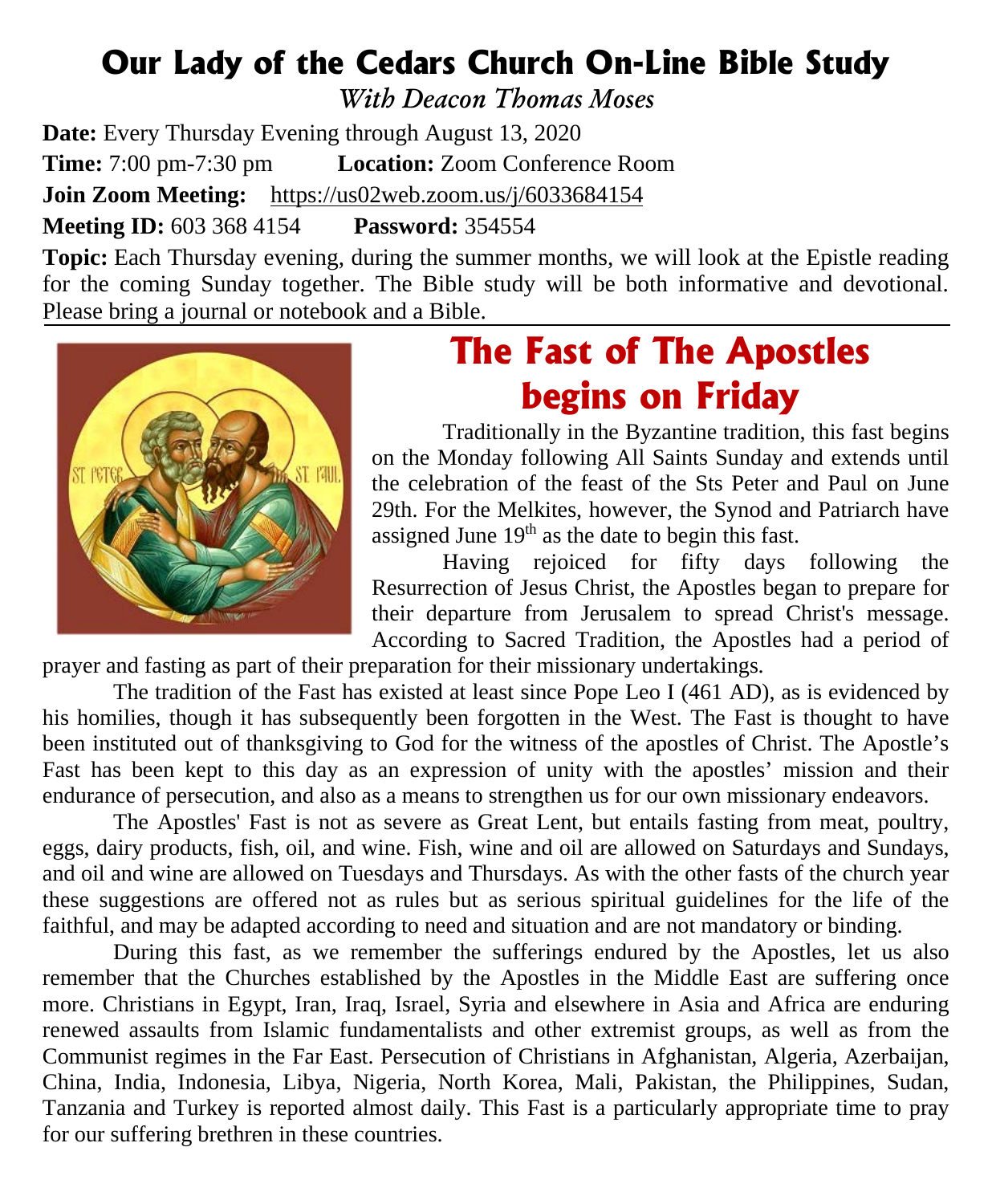### **Today we commemorate the Holy Prophet Elisha and St. Methodios the Confessor**

Elisha lived nine hundred years before Christ. When the Lord willed to take the aged Prophet Elijah to Himself, He revealed to him that He had designated Elisha, the son of Shaphat of the tribe of Reuben from the town of Abel-Meholah, as his successor in the prophetic service. Elijah informed Elisha of God's will and draped him with his mantle and implored from God the two-fold grace of prophecy for him. Elisha immediately departed his home and family and followed Elijah. When the Lord took Elijah in a fiery chariot, Elisha remained to continue the prophetic service with yet a greater power than Elijah.

By his purity and zeal, Elisha was equal to the greatest prophets and, by the miraculous power that was given to him by God, Elisha exceeded them all. He parted the waters of the



Jordan as Moses once parted the Red Sea; the bitter waters in Jericho he made drinkable; he brought forth water into the excavated trenches during the war with the Moabites; he multiplied the oil in the pots of the poor widow; he resurrected the dead son of the Shunammite woman; he fed a hundred people with twenty small loaves of bread; he healed Commander Naaman of leprosy; he invoked leprosy upon his servant Gehazi because of his greed; he blinded the entire Syrian army and also forced another army to flee; he foretold many events to the people as well as to individuals. Elisha died at a very old age.

St. Methodius was born in the town of Syracuse in Sicily. After the completion of his secular studies, he was tonsured a monk and began to live a life of asceticism in a monastery. Patriarch Nicephorus took him into his service. During the reign of the iconoclastic emperors, he became widely known as a superb defender of the veneration of icons. For this, the wicked Emperor Theophilus exiled him to an island with two common criminals where he languished in a damp prison for seven years without light and without sufficient food as though in a grave.

During the time of the pious Empress Theodora and her son Michael, Methodius was freed and was chosen as patriarch (according to an earlier prophecy of St. Joannicius the Great). The first week of the Great Fast [Lenten Season] Methodius solemnly carried the icons into the church and wrote a Canon in honor of icons.

Unable to outwit him, the vile heretics hired a woman who declared that the patriarch had an impure relationship with her. The whole of Constantinople was horrified at this slander. Nevertheless, not knowing how he could otherwise prove his innocence, the patriarch overcame his embarrassment, removed his clothes and stood naked before the court which he himself had requested, and showed his withered body, debilitated from fasting. The court was clearly convinced that the patriarch had been slandered. Hearing of this, the people rejoiced and the heretics were shamed. Then, the woman admitted that she was persuaded and paid to bring this slander against the saint of God. Thus, those who thought to bring shame upon Methodius unintentionally increased his fame. This great confessor of the Faith died peacefully in the year 846 A.D. and took up habitation in the Kingdom of God.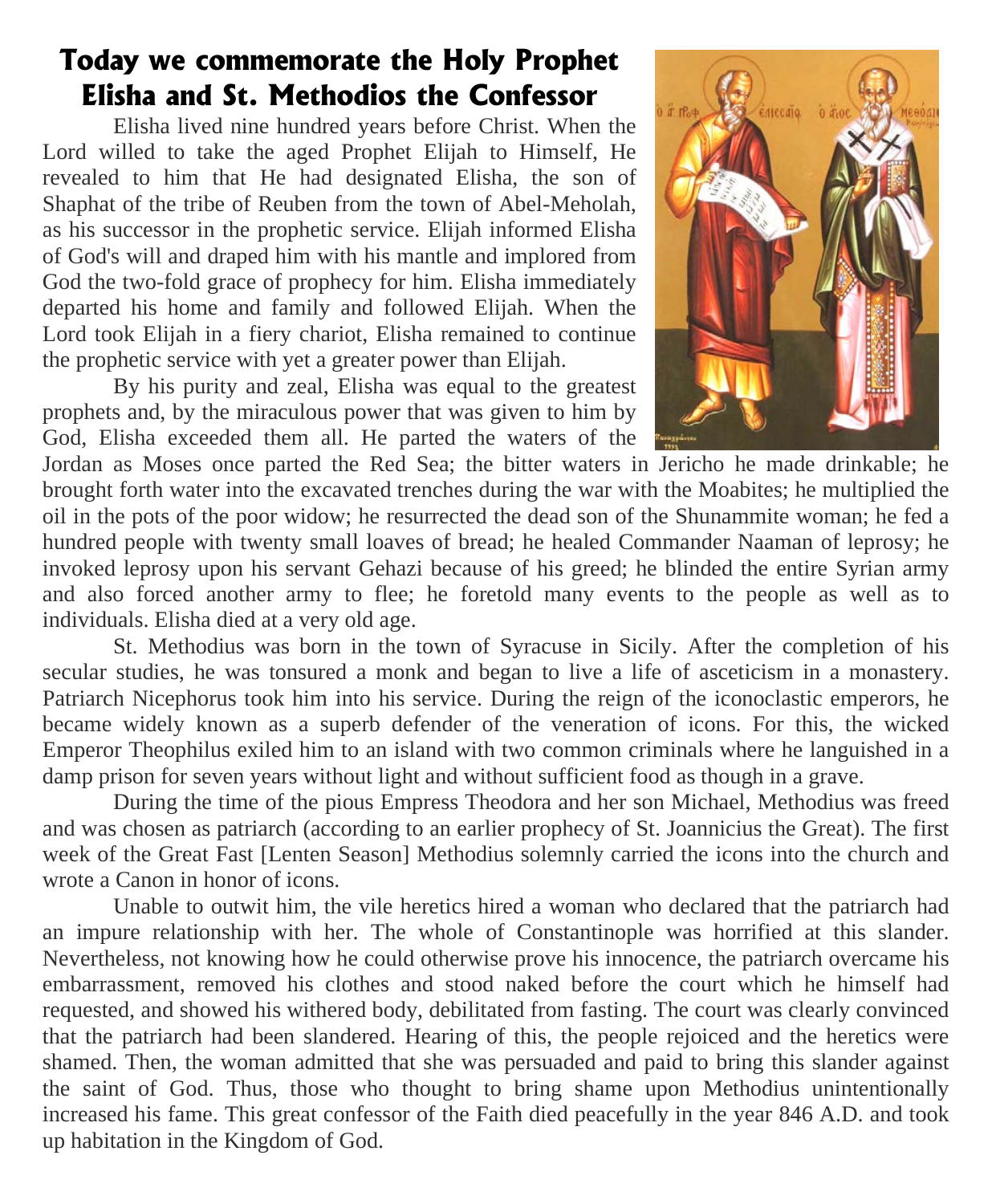

# **The Holy Apostle Jude, the Brother of James**

**(The Divine Liturgy for the feast of St. Jude will be offered on Friday at 7:00 PM, for the intention of all the sick and suffering of our parish.)**

IN EVERY CONGREGATION OF CHRISTIANS we can expect to find a few saints, a few sinners, and a lot of people who are a bit of both. Unfortunately sometimes people join a church or become active in its organizations for social, financial or political gain. They tend to keep their motivations secret in order to win the approval of other members. Others may motivated by a desire to dominate others, or to appear as the center of attention. Such individuals may push their own agendas the point of becoming divisive elements in churches.

They may take on the clergy, the members of the church council or other parishioners.

The Apostle Jude pulled no punches in dealing with such people. He confronted the issue of divisiveness in his General Epistle, one of the last – and shortest – books of the New Testament. He described such people as barren. They are, he said, "**…***spots in your love feasts, while they feast with you without fear, serving only themselves. They are clouds without water, carried about by the winds; late autumn trees without fruit, twice dead, pulled up by the roots; raging waves of the sea, foaming up their own shame; wandering stars for whom is reserved the blackness of darkness forever*" (*Jude* 1:12-13).

Jude summons several examples from the Old Testament to show what such people can expect to receive: "*Woe to them! For they have gone in the way of Cain, have run greedily in the error of Balaam for profit, and perished in the rebellion of Korah*" (v. 11). Still, Jude notes, some of these people can be corrected gently but others need the fear of God put in them lest they perish: "*on some have compassion, making a distinction; but others save with fear, pulling them out of the fire...*" (vv. 22-23). Church leaders need to know when to be strict and when to be lenient in dealing with such people: when to apply the law and when to extend clemency.

#### **The Apostle Jude**

The Scripture identifies the author of this epistle as Jude, "*the brother of James*" (*Jude* 1:1), but which James is his brother? There are three known in the New Testament; two are described as having a brother named Jude.

One James in the New Testament is "the brother of the Lord," who is thought to be the son of St. Joseph by his first wife (in the West James is usually described at the Lord's *relative*). When the people of Nazareth wondered about what they were hearing about Jesus they said, "*Where did this Man get this wisdom and these mighty works? Is this not the carpenter's son? Is not His mother called Mary? And His brothers James, Joses, Simon, and Judas?*" (*Mt* 13:54-55) Both "Jude" and "Judas" translate the same Hebrew name, Yahudah; English speakers have always felt squeamish about giving the same name to both the faithful Apostle and the Traitor.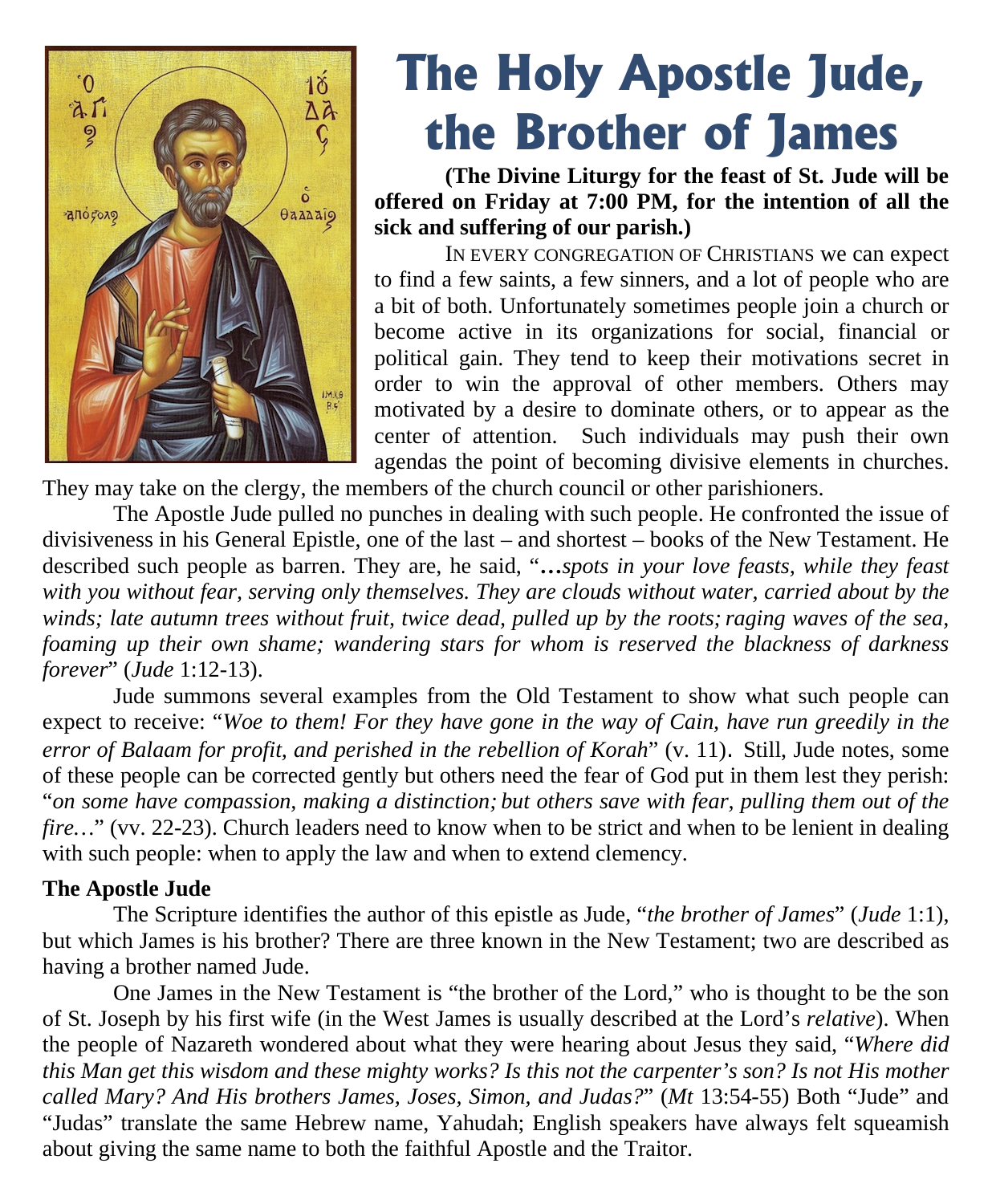Another James in the New Testament is found in the Gospel list of the Twelve: "*James the son of Alphaeus*" (*Lk* 6:15). Paired with him is "*Judas the son of James*" (v.16). So our Jude is either the brother of James, the Lord's brother, who would become the leader of the Church in Jerusalem, or the son of James, the son of Alphaeus, who was one of the Twelve.

In the Gospels of Matthew and Mark, Jude is not mentioned in the list of the Twelve Apostles. Instead a Thaddeus is named in his place. These names have often been harmonized as "Jude Thaddeus." It was not unusual, especially in a border region such as Galilee, for people to have both a Greek and a Semitic name, but there is no concrete evidence that this was so in the case of St Jude.

#### **The Acts of Simon and Jude**

The New Testament makes no further mention of St Jude or other of the Apostles. As a result many apocryphal Gospels and Acts were written in the first centuries to detail their later adventures. Simon and Jude are variously described as preaching in North Africa, Gaul, Britain and the East. One such source, *The Acts of Simon and Jude*, has these two apostles preaching and ultimately martyred in the Persian Empire. It is thought that this text comes from as late as the fourth century AD, but its description of first-century Persia is said to be remarkably accurate.

Material from The Acts of Simon and Jude came to be included in Jacobus de Voragine's *Golden Legends*, a thirteenth-century collection of saints' lives beloved in the Medieval West. It was printed in countless editions and soon translated from Latin into most European languages, accounting for the popularity of this otherwise unknown Apostle in the Middle Ages.

Sometime after his death, Saint Jude's body was brought from Beirut to Rome and placed in a crypt in St. Peter's Basilica which was visited by many devotees. Now his bones are in the left transept of St. Peter's Basilica under the main altar of St. Joseph in one tomb with the remains of the apostle Simon the Zealot.

#### **Jude and His "Hopeless Cases"**

In the West today, St. Jude has become known as the "Patron of hopeless cases" or "Patron of the impossible." How did this come about? According to tradition, after his martyrdom, pilgrims came to his grave to pray and many of them experienced the powerful intercessions of St. Jude.

Devotion to St. Jude may have been popularized by St. Bernard of Clairvaux (1090-1153) and later by St. Bridget of Sweden (1303-1373). She reputedly had a vision in which the Lord Himself told her to pray to St. Jude with faith and confidence, because the apostle would "show himself to be the most willing to give you help." This was one of a host of visions of Christ, the Virgin and other saints who appeared to her and dictated prayers and devotions for her to observe. A collection of these visions, *The Prophecies and Revelations of St Bridget*, was another popular work in the Medieval West.

The Order of Preachers (the Dominicans) began working in present day Armenia soon after their founding in 1216. There was a substantial devotion to St. Jude in this area at that time, by both Roman Catholic and Orthodox Christians. This lasted until persecution drove Christians from the area in the 18th century. Devotion to Saint Jude began again in earnest in the 19th century, starting in Italy and Spain, spreading to South America, and finally to the United States (starting in the area around Chicago) owing to the influence of the [Claretians](https://en.wikipedia.org/wiki/Claretians) and the Dominicans in the 1920s.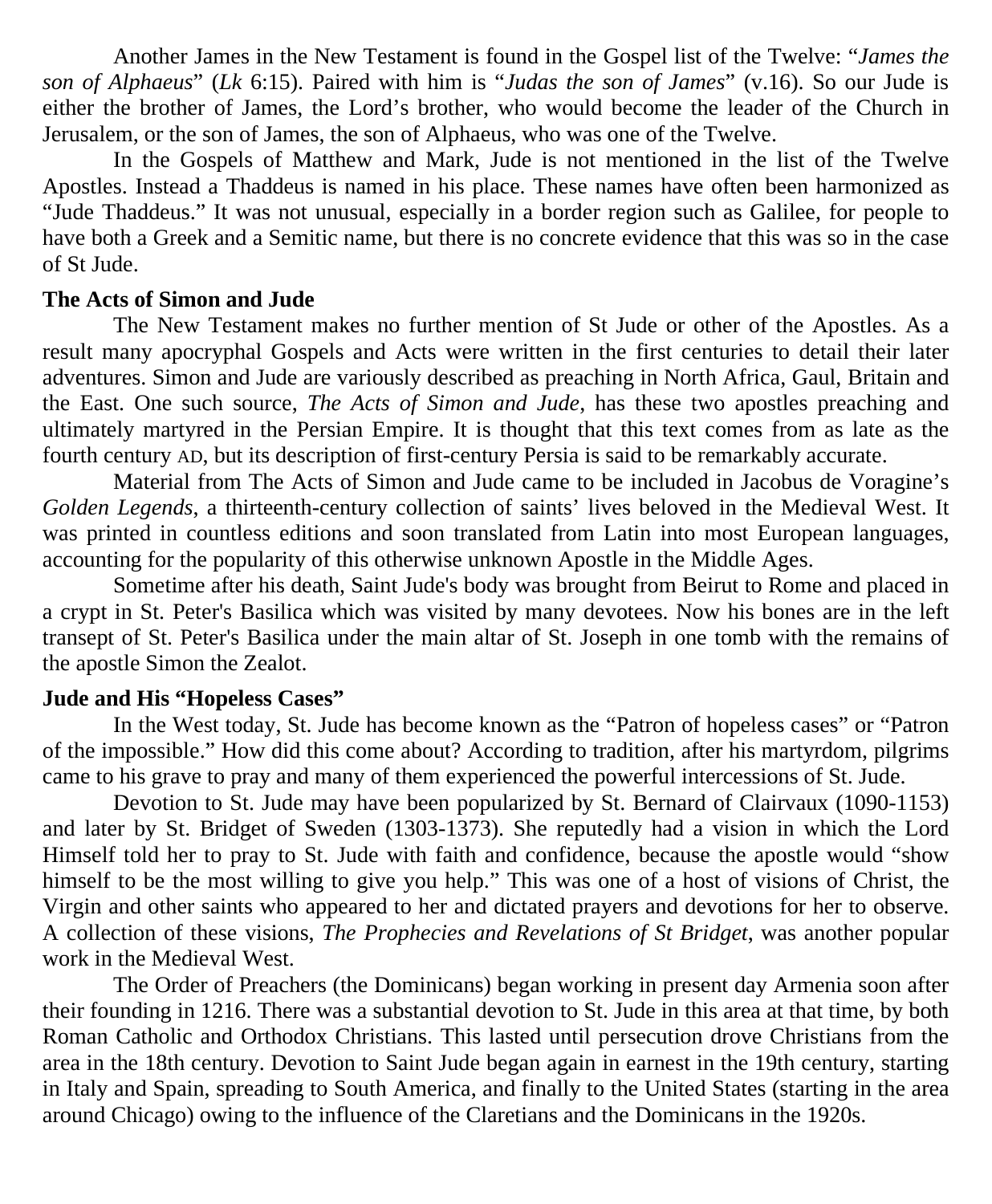*Please remember* to pray for the health and protection of Genevieve Allen, Donna Andruskiewicz, Olivia Aragon, Erin Baroody, Michael Baroody, Anthony Blando, Helena Burkush, Fr. Michael Carl, Danielle Caron, Michael Cavanaugh, Meghan Connors, Sarah Dagher, Sher Farrow, Julie Fregeau, Peter Fregeau, John Gallagher, Marguerite Ganem, Mary Ann Garvey, Loretto Gauvin, Arthur Goldberg, Bonnie Gomez, Laurice Haddad, Nick Haddad, Lucille Harper, Laura Jorba, Leila Khoury, Shirley Lanoue, Sarah Lavery, Susan Latvis, Diana Lebel, Haley Lesmerises, Ramona Matias, Susan Merrill, Maria Moser, Joanne Nader, Mimi Nasser, Alfred Nasr, Afef Nasr, Jessica Nehme, Raymond Nehme, Samira Nehme, Stefan Notter, Steven O'Leary, Ellen Osgood, Alice Paymant, Marco Enrique Peschiera, MaryJo Pond, Noreen Pond, Ellen Powell, Michael Prpulx, Sheila Quinn, Daniel Quintal, Deborah Roberts, Julia Rose, Fr. Andre St. Germain, Kara Salvas, Barbara Schultz, Iris Angelina Velasquez, Gina Walcott, Catherine Waldron, George Webber, Martha Webber, Angela Wise, and Marilyn Whitmore.

**If you are visiting our church,** our parish family is delighted to welcome you here! If you would like to know more about the Melkite Catholic Church, check out the brochure entitled *"Welcome to this Holy House,"* located on the table in the back of the church.

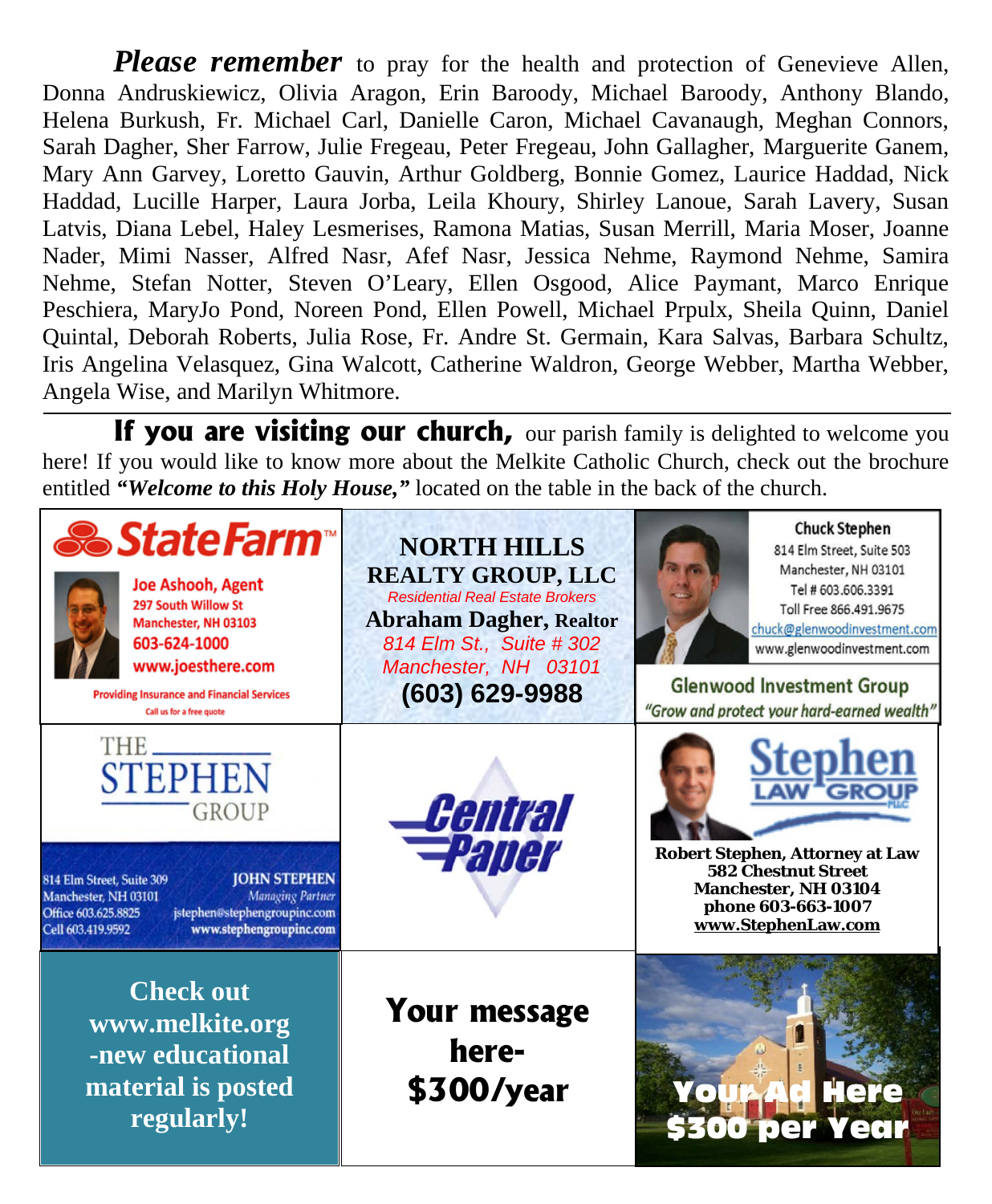### **Today's Readings:**

#### **A Reading from the Epistle of St. Paul to the Romans (2:10-16)**

 Brethren, glory, honor and peace to everyone who does good works, first to the Jew, then to the Greek, since with God there is no favoritism.

For all those who have sinned without the Law will perish without the Law, and all those who have sinned under the Law will be judged under the Law. (Before God, indeed, it is not those who hear the Law who are just, but those who follow the Law who will be justified. When the Gentiles who do not have the Law do by nature what the Law commands, while they do not have the Law, they are their own law: they show the work of the Law written in their hearts. The conscience bears witness to them, even when conflicting thoughts accuse or defend them) on the day when God will judge the hidden secrets of men according to what I preach, through Jesus Christ.

### **الرسالة ( رومه :2 10 – 16)**

يا إخوة، المجدُ والكرامةُ والسلامُ لكلٍّ من يصنعُ الخير، لليهوديِ أَولاً ثم لليوناني. إِذ ليس عند اللهِ محاباةُ وجوه. لان كلّ الذين خطئوا وليس عندَهم ناموس، فبدون ناموسٍ أَيضاً يـهلكون، وكلُّ الذين خطئوا وعندهم ناموس، فبمقتضى الناموس يُدانون. لأنه ليس السامعونَ للناموسِ هم أبرارٌ عند الله، بل انما العاملونَ بالناموس يُبَرَّرون. فإِن الاممَ الذين ليس عندَهم ناموس، حينما يعمَلون طبيعياً بما هو في الناموس، فهؤلاءِ الذين ليس عندَهم ناموس، يكونون ناموساً لأنفسهم. وُيظهرونَ عملَ الناموس المكتوبِ في قلوبهم، وضميرُهم شاهد، وأفكارُهم تشكو وتحتجَّ فيما بينَها، يومَ يدينُ الله سرائرَ الناس، بحسب انجيلي بيسوعَ المسیح.